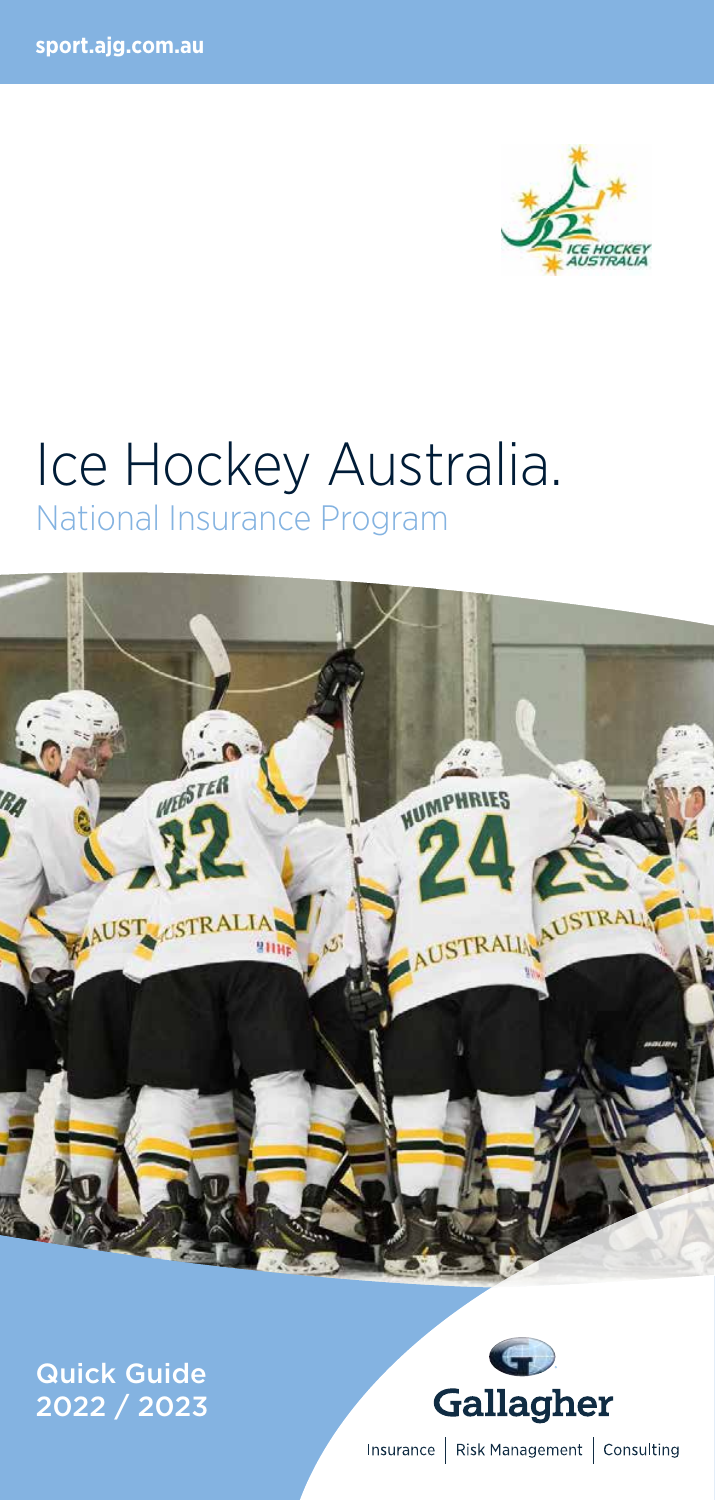



## Dear Ice Hockey Australia Members,

We are pleased to present this quick guide to the 2022/2023 Ice Hockey Australia Sports Injury insurance program.

The purpose of this quick guide is to provide an overview of some of the main covers of the policies as well as instructions on how to make a claim. For full details of cover please refer to the policy documents available on the Gallagher website at:

#### sport.ajg.com.au.

General Insurers in Australia are prohibited from making payment on any expenses for which a Medicare benefit is paid or is payable including the balance of monies due or payable by you after the deduction of any Medicare benefit or rebate from the actual expense incurred. This is commonly referred to as the "Medicare Gap", (refer to National Health Act 1953).

The cover provided under this program is not "comprehensive" and is intended to compliment other insurance cover you may have in place. You will need to be mindful of any undertakings that are relevant to your player contractual obligations (Private Health insurance) and we encourage all participants to consider their own individual needs and circumstances in relation Private Health, Life and Income Protection insurance. It is an individual's responsibility to ensure that they have adequate insurance cover for their individual needs.

We wish you a safe and enjoyable 2022/2023 season.

Yours sincerely,

**Gallagher Sport**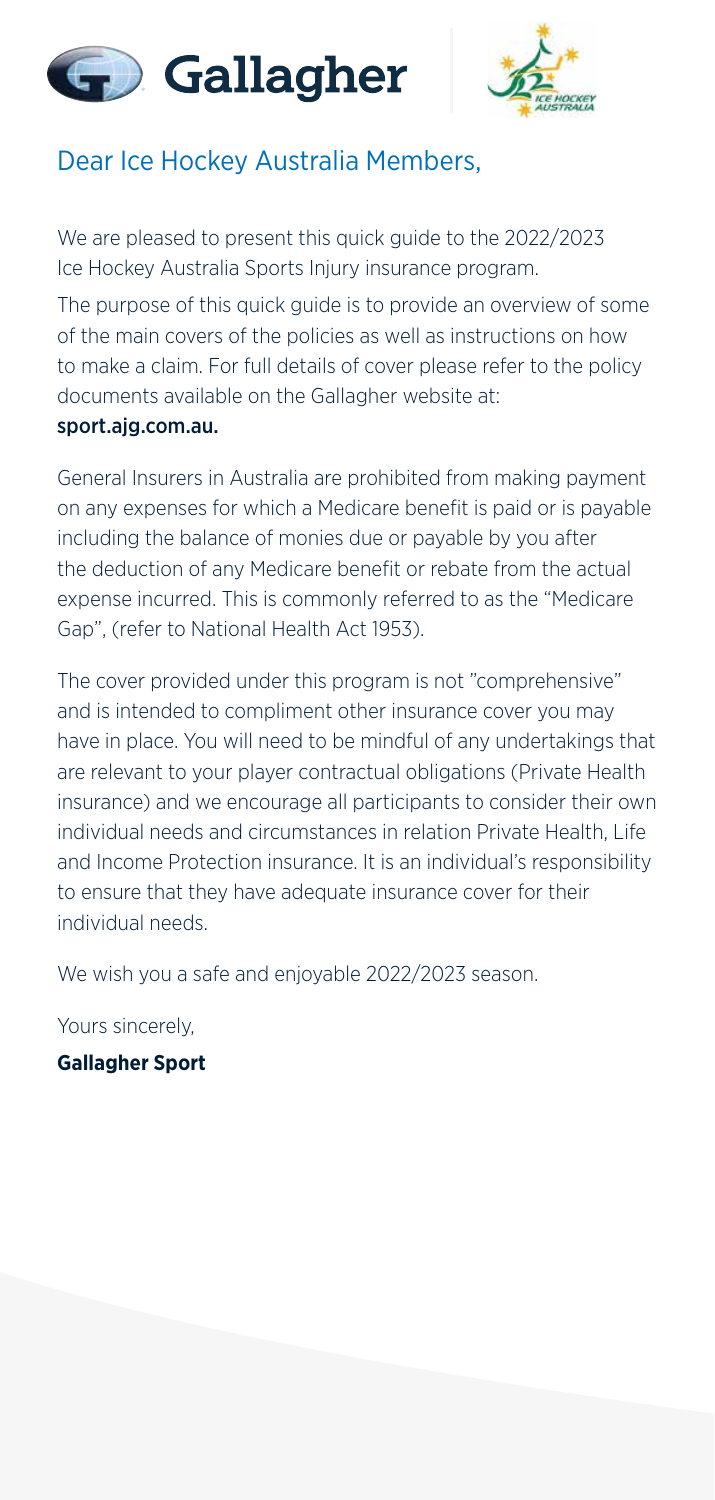# Scope of cover

#### Insured Persons

Ice Hockey Australia Limited including all affiliated state/league/ club associations including all members, players, coaches, umpires, officials, first aid personnel, administrators and voluntary workers.

#### Scope of Cover - Personal Accident

Cover is limited to injury\* whilst and insured person is:

- Playing in officials matches under the auspices of The Insured
- Engaged in organised training or practice for the Sport.
- Travelling directly to or from or between activities described above and the the Insured Persons normal place of residence or place of employment.
- Staying away from the Insured Persons home including overseas travel during a tour for the purpose of participating in representative matches and/or any other games duly authorised by The Insured.
- Actually engaged in administrative or organised social activities of The Insured.

## \* Injury, in the context of this policy, means bodily injury which:

- Is sustained by an Insured Person during the Scope of Cover
- is sustained by an Insured Person during the Period of Insurance
- is caused by an Accident
- results within 12 calendar moths of the Accident.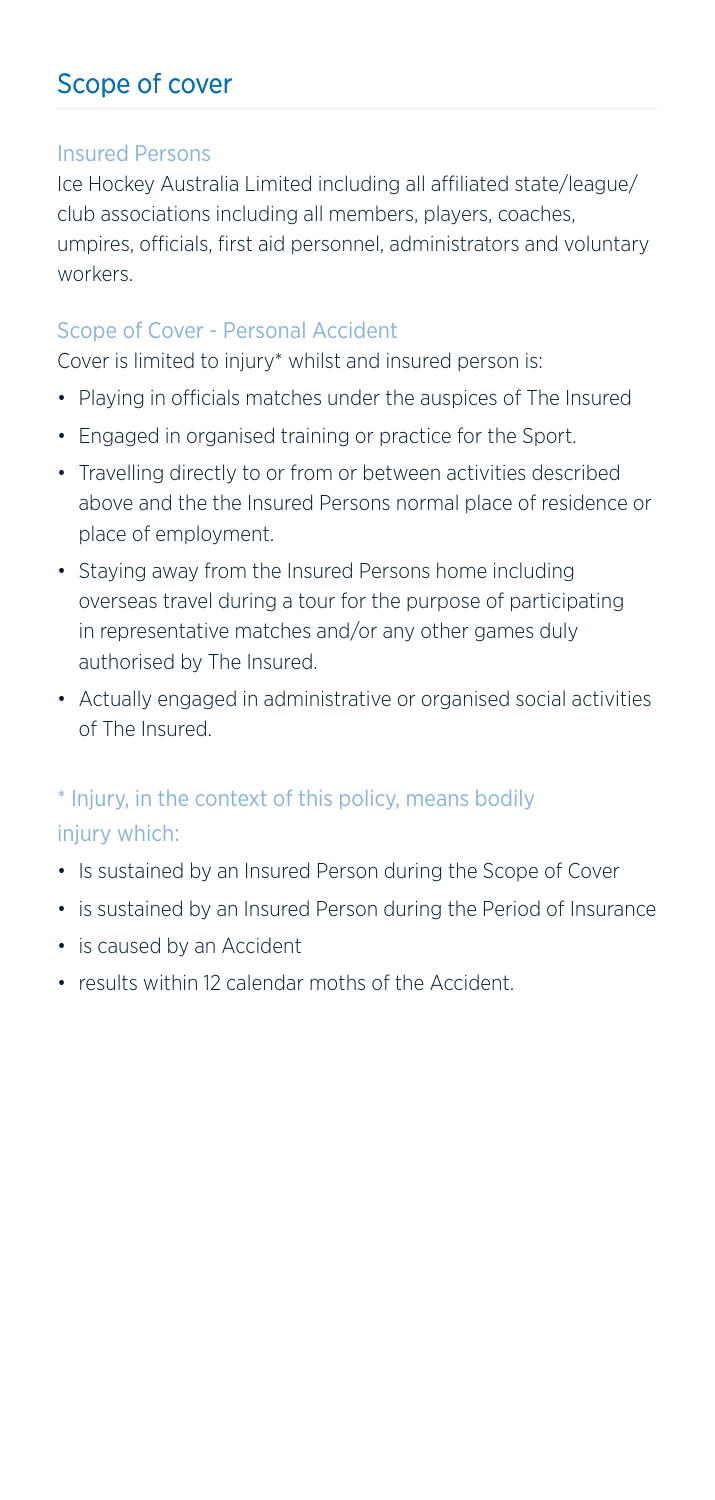# **Benefits**

#### Section A – Capital Benefits

| Accidental Death and Other Capital Benefits | \$200,000 |
|---------------------------------------------|-----------|
| Accidental Death under 18 Years             | \$40,000  |

#### Section B – Weekly Benefits

| Loss of Earnings                           | Max 85% up to \$300 per week |  |
|--------------------------------------------|------------------------------|--|
| Student Assistance                         | Max 85% up to \$300 per week |  |
| Home Help                                  | Max 85% up to \$300 per week |  |
| Excess - 14 days, Maximum 52 weeks benefit |                              |  |

#### Non-Medicare Medical & Dental

- 85% to a maximum of \$5,000 per injury
- Excess \$100 each and every claim
- Cover for the above expenses will only apply if treatment has been certified necessary by a legally qualified medical practitioner to a registered provider

#### Section D – Other Benefits

| Injury Assistance & Parents<br>Inconvenience Benefit | \$1,50                         |
|------------------------------------------------------|--------------------------------|
| Rehabilitation Benefit                               |                                |
| - Gym Membership                                     | \$500                          |
| - Tuition                                            | \$3,000                        |
| <b>Bed Care Benefit</b>                              | \$300 per week<br>Max 52 weeks |
| Dependant Childrens Allowance                        | \$500                          |
| Home Renovation Benefit                              | \$10,000                       |
| <b>Funeral Expenses Benefit</b>                      | \$5,000                        |
| In Memoriam Benefit                                  | \$1,000                        |
| Kidnapping Benefit                                   | \$20,000                       |
| Membership Benefit                                   |                                |

#### Affiliated State & Club Entity Cover

| Public & Products Liability | \$20,000,000 |
|-----------------------------|--------------|
| Professional Indemnity      | \$5,000,000  |

**IMPORTANT:** Please refer to policy wording for full terms and conditions and exclusions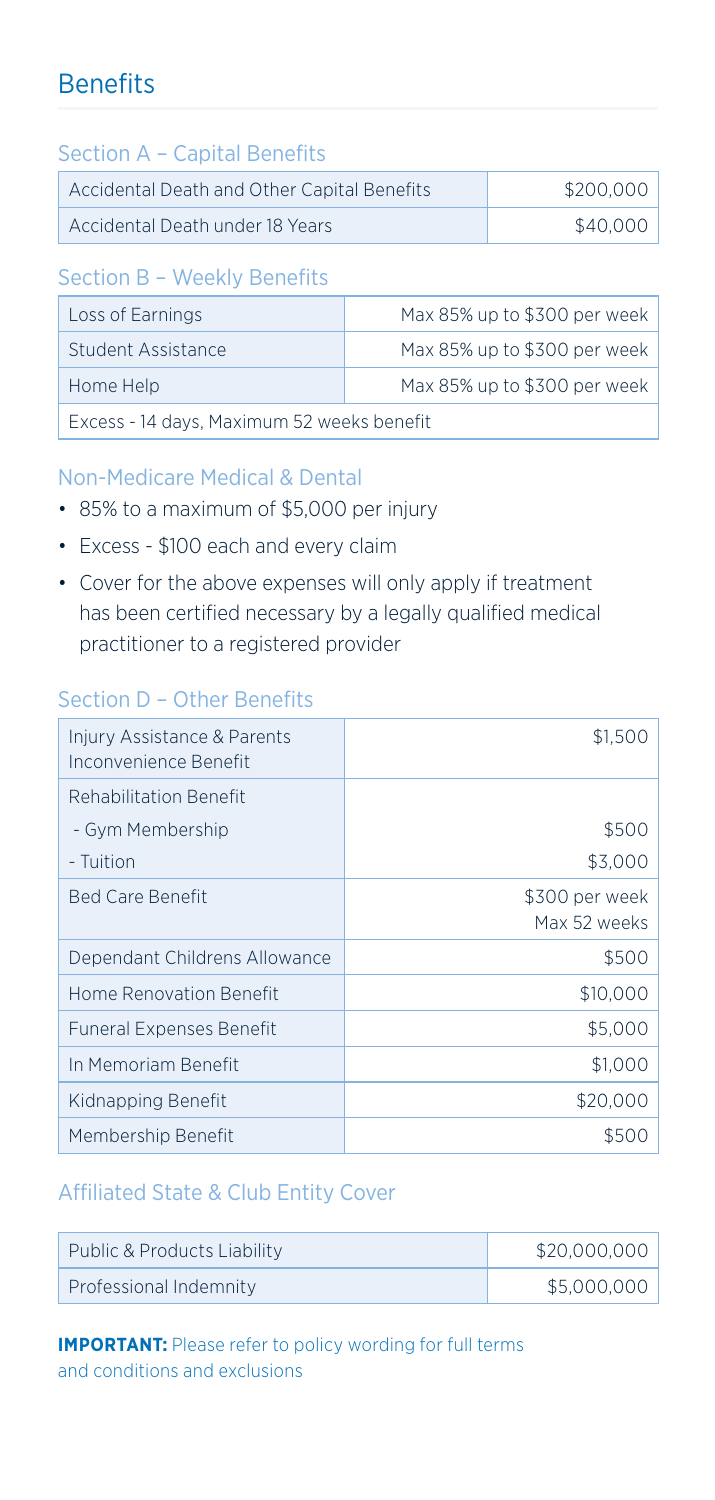## How do I make a claim?

To make a claim for injury, you will need to take the following steps within 30 days of the injury occurring:

#### Step 1:

Obtain a claim form from Gallagher by calling 1800 931 129 or download by visiting sport.ajg.com.au/make-a-claim.

#### Step 2:

Arrange for your doctor to complete the 'Medical Statement' section of the claim form.

#### Step 3:

Return the completed claim form to Gallagher via: Email: sport@ajg.com.au or by post to:

Gallagher Sporting Claims, GPO Box 859 Brisbane QLD 4001

**IMPORTANT:** Please refer to policy wording for full terms and conditions and exclusions.